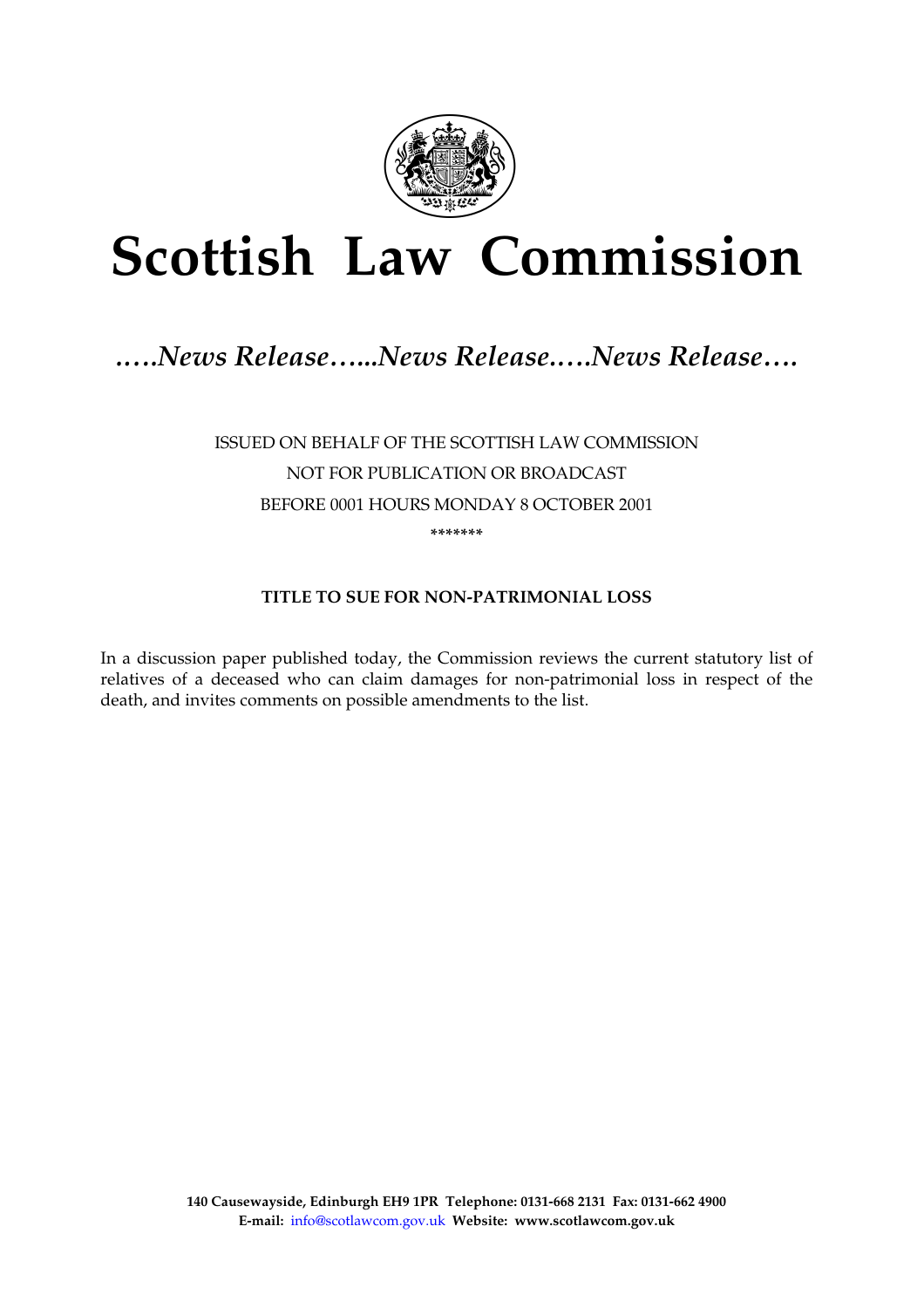#### **Background**

Where a person dies as a consequence of injuries sustained as a result of another person's delictual conduct, the deceased's family may be entitled to claim damages under the Damages (Scotland) Act 1976.

In order to be able to sue, the pursuer must be a relative of the deceased as defined in Schedule 1 to the 1976 Act. The relative's claim is usually for compensation for loss of financial support (patrimonial loss). A smaller group of relatives – the deceased's "immediate family" - is entitled to claim damages for non-patrimonial loss. Under the 1976 Act, nonpatrimonial damages are intended to provide compensation for the distress and anxiety suffered by the relative in contemplation of the suffering of the deceased before his death, for grief and sorrow suffered by the relative as a result of the deceased's death and the loss of such benefit as the relative might have been expected to derive from the deceased's society and guidance if the deceased had not died.

The deceased's "immediate family" consists of the deceased's spouse, heterosexual cohabitant, children and parents. The deceased's mother-in-law and father-in-law are also included. However, the "immediate family" does not include the deceased's brothers, sisters, halfbrothers, half-sisters, aunts, uncles, nieces and nephews, grandparents or grandchildren. As a consequence, these relatives cannot claim non-patrimonial damages. Also excluded are the deceased's brother-in-law and sister-in-law, although they can claim damages for patrimonial loss. The deceased's homosexual cohabitant and a person who was engaged to be married to the deceased are also excluded from the list.

There has been growing disquiet about the provisions of the 1976 Act in relation to the people who are entitled to claim non-patrimonial damages. Concern has been expressed in particular that the list of relatives does not include brothers and sisters of the deceased. There has been a number of cases in which the provisions of the 1976 Act have been criticised, notably in *Monteith v Cape Insulation* (1999 SLT 116) in which the court suggested that the law needed clarification. It is for that reason that Scottish Ministers have asked the Commission to examine the provisions of the 1976 Act and to make recommendations as to possible changes in this area of the law.

The discussion paper does not put forward proposals as to how the list of relatives entitled to claim non-patrimonial damages should be amended. Rather, it invites comments on a list of questions designed to obtain views as to the relatives and others who should have title to sue for non-patrimonial damages.

The Commission invites comments on the discussion paper by Friday 30 November 2001. The full text of the discussion paper is available on the Commission's Website: www.scotlawcom.gov.uk

#### **NOTES TO EDITORS**

1. The Scottish Law Commission was set up in 1965 to promote the reform of the law of Scotland. The Chairman is the Honourable Lord Gill. The other Commissioners are currently Mr Patrick S Hodge QC, Professor Gerard Maher, Professor Kenneth G C Reid and Professor Joseph M Thomson.